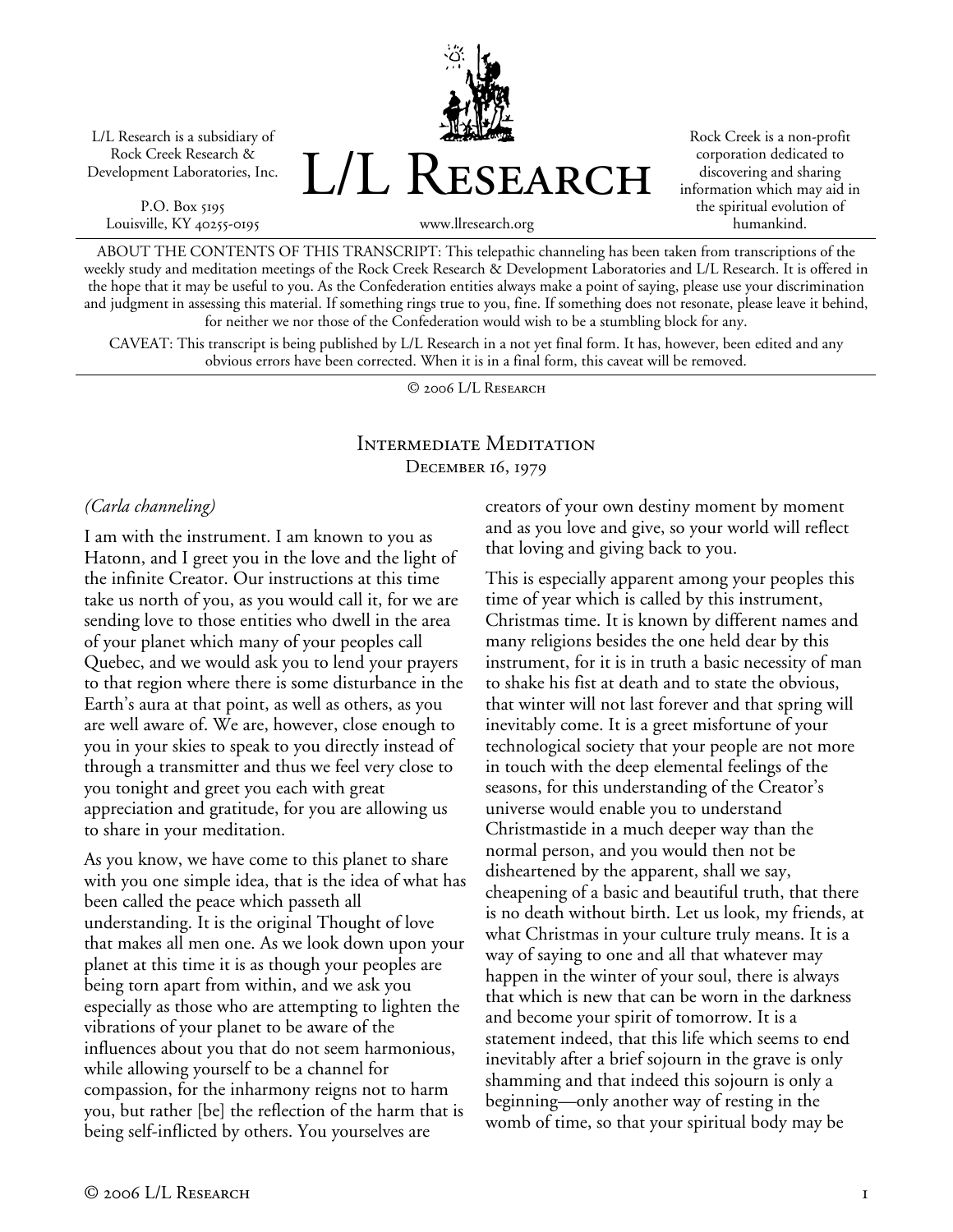born. We will go further, my friends, and ask you to look at the implications of the newborn Christconsciousness which is to be your spiritual home. It carries with it a certain responsibility and in the Christian story as is told in your holy book, those responsibilities are clear to love, to serve, to care for both the Creator and His children whomever they may be. So you see, my friends, although it is true that in your experience at this time, Christmas or Yuletide is little more than a game whereby entities attempt to impress those they may not even like with gifts they cannot afford, and which the recipients do not need, yet you do not need to accept this estimation of the season of Christmas.

Let us look at an image far removed from Christmas, and yet with the same message. A bird called the Phoenix bursts into flames and is consumed in a great fire, and all that are left are ashes. Out of those ashes rises a new and more beautiful Phoenix. As you put a Yule log upon your fire, as you set the star on your tree, let the message of winter, of ashes, and of rebirth fill your heart with the joy of knowing that all joys will be made well because the love that created all things is a perfect love. We wish that your peoples could understand the meaning of Christmas, not only once a year, but throughout the year, for it is a message which we have come to share, the message of love, of unity, of salvation through higher consciousness. You are part of an evolutionary pattern. Those about you may not wish to be part of the evolution that is taking place at this time; so be it. They will have many other chances for advancement, as many as they need, my friends, for all dwell in an infinite realm, for hope truly springs eternal. Meanwhile, you have control consciously of your development; think deeply upon the lessons of creation and rest in the knowledge that even the hardest earth, frozen cold as stone, will soon be crowded with the blossoms of spring, and so will you go on from glory to glory in the creation of the Father. Imagine each of you in your domicile at this time, your hearts beating as one, your breathing, your thinking, and your feeling unified with one great Thought of love. There will come a time when this will be the case among your peoples. We believe that you may be there to witness it, if not in this dimension, then among the inner planes that guard this Earth plane in its fragile path towards knowledge.

I will pause at this time so that my brother, Laitos, may work with you. I am Hatonn.

#### *(Pause)*

I am with this instruments. I am Laitos. I am very glad to be here, and I also greet you in the love of the infinite Creator. I hope I have been able to help each of you as you have meditated and I have been very glad to work with each of you and wish only to be of continuing service to you. Because we are in a group situation tonight I will attempt to speak through you rather than simply give you conditioning. I will begin with the one known as M. If she would relax and ask for the contact we will attempt to speak a few words through her.

## *(M channeling)*

I am Laitos …

# *(Carla channeling)*

I am again with the instrument. We will move the direction of our being to a more comfortable angle and again attempt to speak a few words through the one known as M, if she would not analyze but simply speak what she hears.

# *(Pause)*

# *(Carla channeling)*

I am again with this instrument. We are sorry, but we are having some difficulty with the one known as M, both due to some interference, due to mismatching of our vibrations which we are working on, also due to analysis upon the part of the instrument. This is very common among new instruments and is almost inevitable for our thoughts are not distinguishable from your own, and therefore it is necessary simply to say what come to mind without questioning whether it be your thought or our thought. After awhile this practice confirms itself as people inform you they have received messages that you as an instrument could not possibly have known they desired to receive. However, the first step is yours because we do not wish to interrupt your free will by causing you to go into trance or by completely controlling your speech apparatus. We do not feel comfortable with these techniques, although some of our brothers do and have instruments who are willing to be used.

*(A knock at the door is heard.) (Pause)*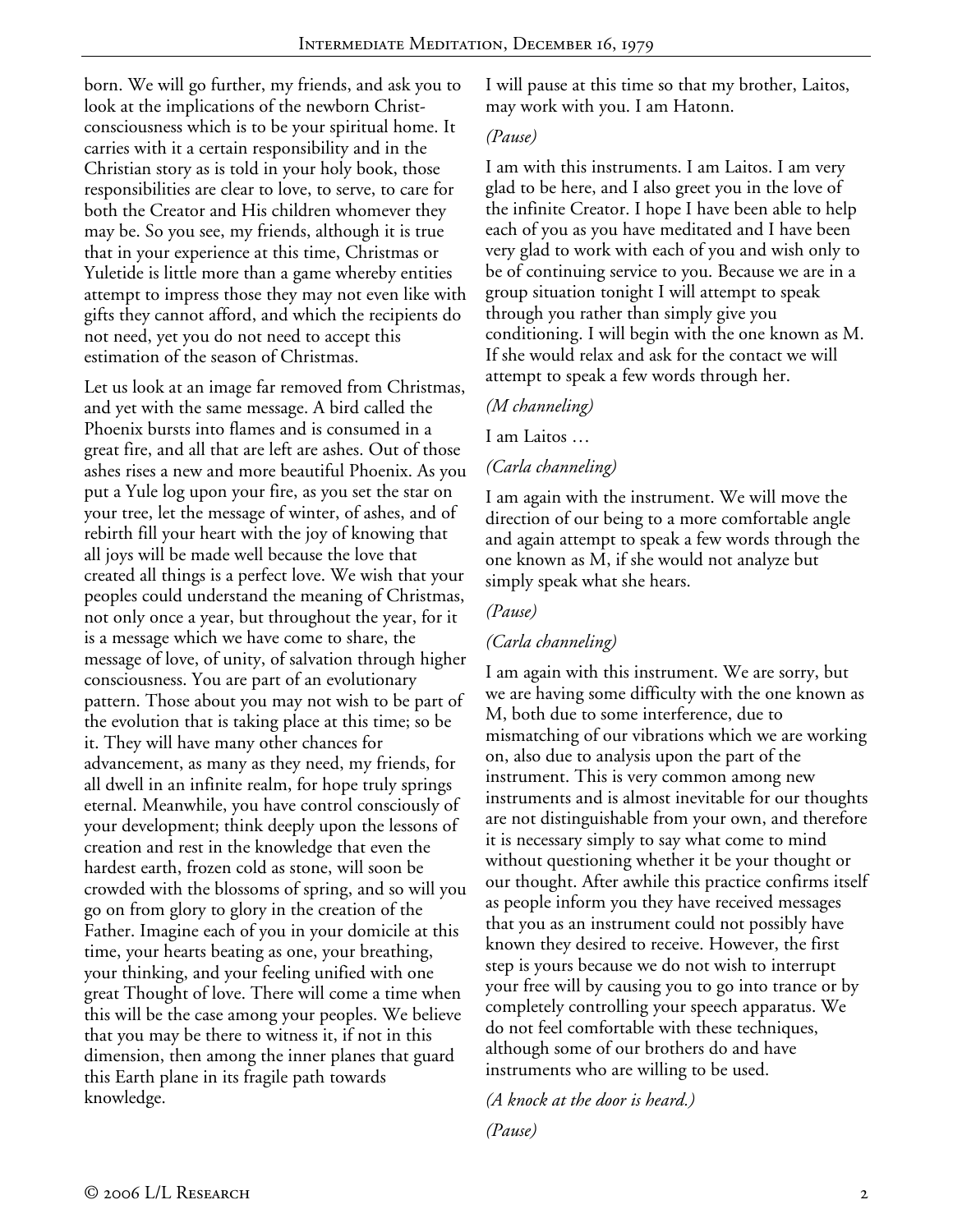# *(Carla channeling)*

I am again with this instrument. We thank the one known as M and will continue to work with her. We would like to move on now to the one known as R. If she would avail herself of our contact and, as we have said, refrain from analyzing our thoughts, we would like to speak a few words through her. I am Laitos.

## *(Pause)*

## *(Carla channeling)*

I am again with this instrument. We have good contact with the one known as R. However, we find the instrument to be somewhat unsure and so we will at this time allow her to feel our contact so that she might know of our presence without question that she speak. I am Laitos.

# *(Carla channeling)*

I am again with this instrument. We thank the one known as R and will continue working with her at any time that she desires such contact. We will now attempt to speak through the one known as K, if she would relax and make herself available to our vibrations. I am Laitos.

## *(Pause)*

# *(Carla channeling)*

I am again with this instrument. I am Laitos. The one known as K is analyzing her thought and we understand that completely. Therefore, we will continue to work with her. If she desires our presence she need only ask. If you will be patient we would like to attempt to contact the one known as S, if he will refrain from attempting to discern whether thoughts are his or ours. We feel that he can receive a few words from us at this time. I am Laitos.

## *(Pause)*

# *(Carla channeling)*

I am again with this instrument. We hope that you are not feeling disappointed that you weren't able to, shall we say, channel, but you must understand that we have developed a great deal of energy by means of using the conditioning with each of you and because of your generosity in allowing us to work with you, you will find there are many ways in which you can reach out—we correct this instrument—in which there can be channels for the love and the light of

the Creator. Working as this instrument does is only one of the multitude of ways in which you can be of service to your neighbors, to your Creator, and to yourself, thus realizing and feeling the energy that you do [have] at this moment. Lock it in your hearts and refresh it with meditation on a daily basis, so that your movements are always inspired with that love and that light which can come only from the Creator and His humble messengers. I leave you now in the love and in the light of the Father of all of us. I am Laitos.

I am Hatonn, and I am again with this instrument. We have a good contact, which is surprising for the conditions are not atmospheric. However, we are very glad to have such good contact and we return to this instrument to ask you if there are any questions that you would like to ask the Confederation at this time.

**Questioner:** I would like to thank Hatonn and Laitos for their unselfish service in talking to us and conditioning us and trying to raise our consciousness. I feel every time that I am shot in the arm, pushed up the ladder, learning all these things. Hearing these things can really help us in so many ways, it helped those around us. There is one question I have. Hatonn was talking about the inner planes. Are we able to reach these inner planes in this life, or are we able to reach it after the journey through this life? What are these inner planes, and what will it mean to contact them?

I am Hatonn. I am with the instrument. I am aware of your question. First, we would like to respond to your thanks by explaining to you that we are far from unselfish, for it is our gratitude that must be understood, for without brothers and sisters to help our continued education and growth in understanding of the Father would nearly halt. Therefore, it is in helping you that we help ourselves. It is as though the glass were to thank the window, or the arm the leg, for we are all part of one structure. The triangle of love, light and awareness at the top of the triangle of earth and passion and reflected love at the bottom. We in between, reflect one and nurture the other and in doing so and only in doing so can we further our own understanding of that which is about us on what you have called the ladder of evolution. For us to be able to help you is our deepest hope and our profoundest blessing, and we thank each of you.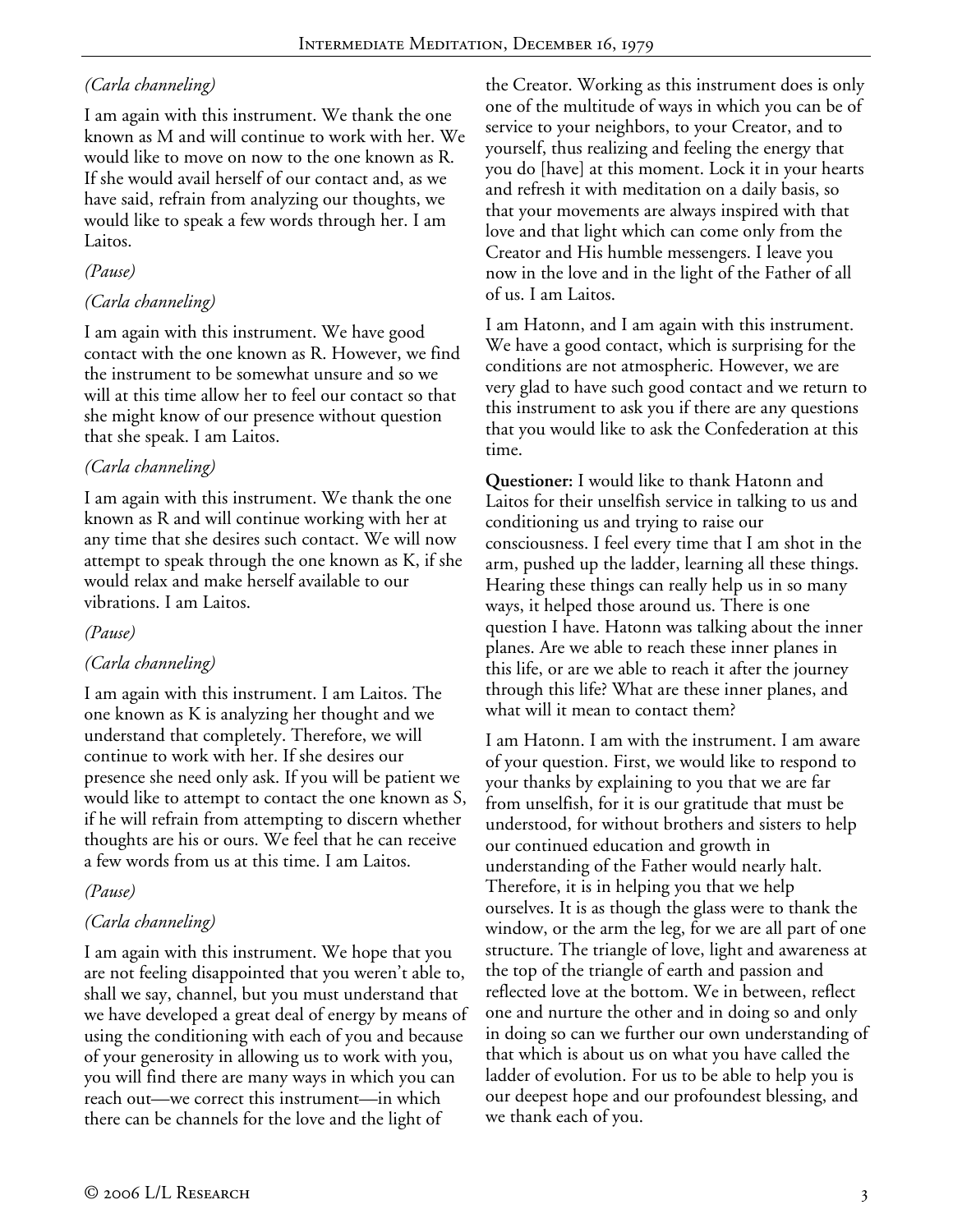As to the inner planes of existence, you must understand that each individual has a singular or particular individual ability to penetrate into the inner planes. Much as you may teach a child to play an instrument but not to be a virtuoso, so you may teach techniques of visualization, concentration and contemplation which will enable one to have all of the techniques available for penetrating the inner planes. This does not mean each person will be able to do so equally. Some are natural penetrates of these planes, some have an enormous amount of difficulty, even with earnest effort. Some fool themselves. This we would guard against and we ask you never to fool yourself, never believe or disbelieve. Simply listen and record that which is happening to you. And when time has passed and other things have occurred which either strengthen or weaken the experience you may then objectively discern whether or not you have had an inner plane experience.

The inner plane theory of your peoples is very old. It is as old as the pyramids and it was a gift to your people by the Confederation from many, many thousands of years ago. The pyramids themselves were used in penetrating into the inner planes of existence. A very simple analogy which this instrument has frequently used is that of the television set. You have at this moment, within your domicile, a television set although it is potentially able to show you a world it is not doing so now because it has not been activated. This instrument or anyone in the room might activate it, and they might choose a channel of existence of which they enjoy the view. They will see one world on one channel, another world on the next, and so on, each channel seemingly coming from the same television set, but each world becoming completely different and completely oblivious to all the other worlds.

So it is with the inner planes. You and all of those things in your world are energy fields and you have energies and certain vibrations we call those vibrations that belong to the third octave of existence. There are also other octaves of existence within your octave of existence. There are seven levels, and some of these levels are not visible, just as one channel would not be visible to another. The skill and art of penetrating into the inner planes is a hidden art. It is hidden for a reason. Each of you is here to learn the lessons of love and as you penetrate into the inner planes, the lessons of love become very obvious and thus your existence here becomes quite changed.

Thus, except for those occasional virtuosos, shall we say, who penetrate into the inner planes without conscious effort, for the most part they are closed to people upon your plane of existence. The method for achieving entrance into higher or, shall we say, denser, more light, more beautiful realms of existence is a mixture of certain disciplines of the person's visualization, applied study, meditation and a constant will to know the truth in order to serve others. If you have this desire you will find people who will help you in your search. For us to give you this information is not necessary for the instrument has within her library volumes which deal with this subject which are available for you to read.

Does this answer your question, my sister?

**Questioner:** Yes, it does. Thank you.

Does anyone else have any more questions at this time?

**S:** I have a question. With all the talk of devastation and such, how long before we can unify into service. How soon will this occur?

This phase of your planetary shift, my brother, began approximately ten years ago.

## *(Side one of tape ends.)*

## *(Carla channeling)*

We will continue. Three years ago, according to your timekeeping methods, the second stage of intensified earth changes began. You have two years according to your timekeeping methods before your own continent becomes severely changed. However, these changes, though they will seem devastating, are relatively minor, and we would advise you to concentrate on your love energy upon mankind himself, who is at this time divided against himself in many, many ways. Natural changes with—we must correct this instrument—will cause some depletion of your population, but the population itself will not be significantly reduced, that is to say, the species will easily survive, and find new ways to develop a moral technology that enables mankind to be comfortable while ennobling his purpose to love and serve not only himself but the generations that are to come and the planet on which you dwell.